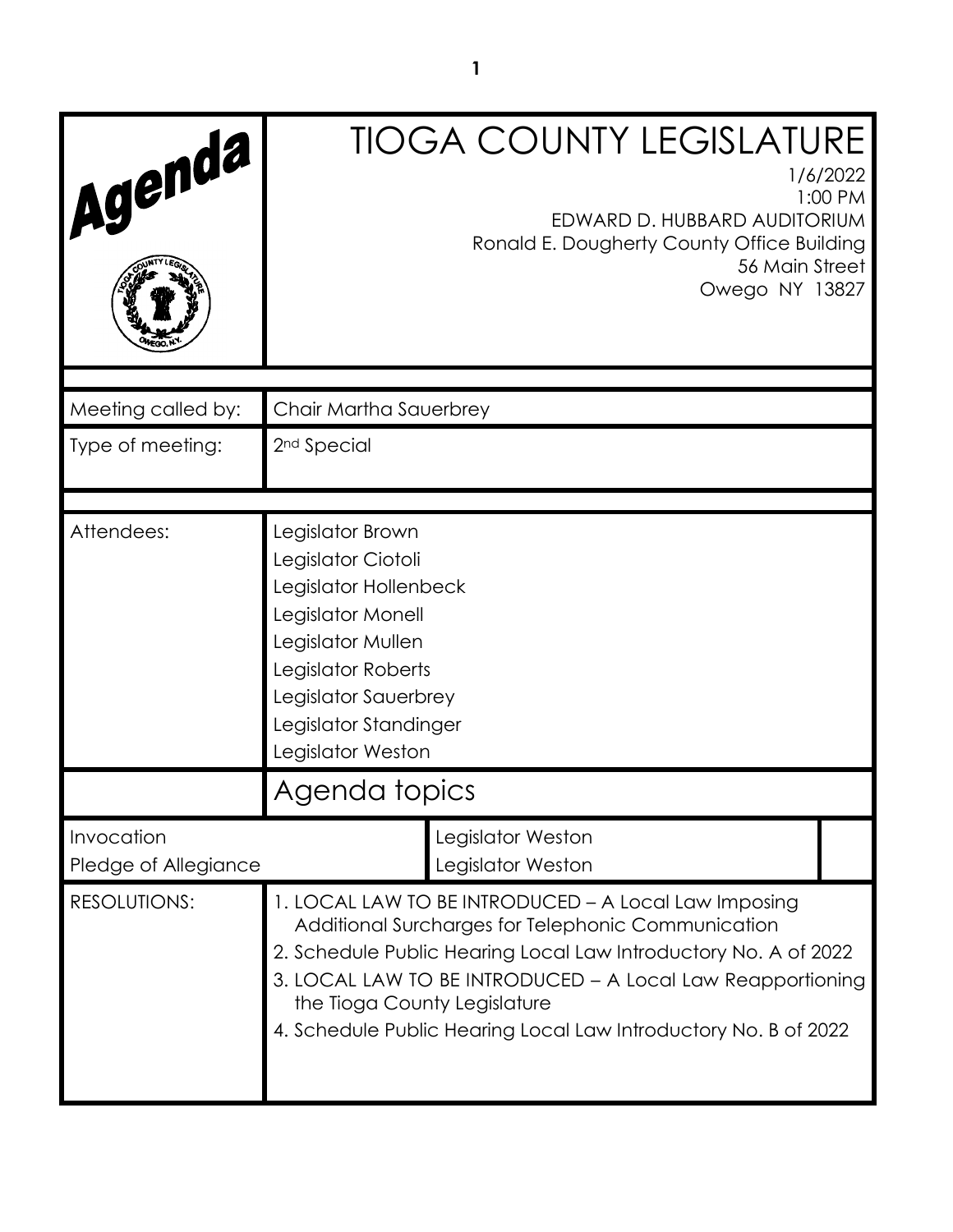## **TO BE INTRODUCED**

| Local Law Filing | New York State Department of State |
|------------------|------------------------------------|
|                  | 41 State Street, Albany, NY 12231  |

County of Tioga

Local Law No. X of the Year 2022.

A Local Law of the Tioga County Legislature of the County of Tioga, imposing additional surcharges for telephonic communication pursuant to the authority of Tax Law §186-g and County Law §337.

Be It Enacted by the Legislature of the County of Tioga as follows:

#### SECTION 1: PURPOSE

A Local Law amending Local Law No. 3 of 2017 and Local Law No. 1 of 1991 to authorize the County of Tioga to impose an additional surcharge of One Dollar (\$1.00) to the current surcharges which are applied to both wireless and traditional telephone services for a period of ten years.

The charge applied for prepaid and monthly wireless devices is increased from Thirty Cents (\$0.30) to One Dollar and Thirty Cents (\$1.30). The charge for traditional phone service through telephone service providers and Voice Over IP services is increased from Thirty Five Cents (\$0.35) to One Dollar and Thirty Five Cents (\$1.35). This law provides for these fees to return to their prior level after this law's expiration.

#### SECTION 2: WIRELESS SURCHARGES

Local Law No. 3 of 2017 is amended by adding a new Section 7 to read as follows:

SECTION 7: Imposition of additional wireless surcharges (a) Pursuant to the authority of Tax Law § 186-g, in addition to the wireless communications surcharges imposed by Section 2 of this local law, there are hereby imposed and there shall be paid additional surcharges within the territorial limits of the County of Tioga on (i) wireless communications service provided to a wireless communications customer with a place of primary use within the County of Tioga, at the rate of One Dollar (\$1.00) per month on each wireless communications device in service during any part of the month. The sum of both surcharges shall be One Dollar and Thirty Five Cents (\$1.35) with the addition of the surcharge referenced herein; and (ii) retail sales of prepaid wireless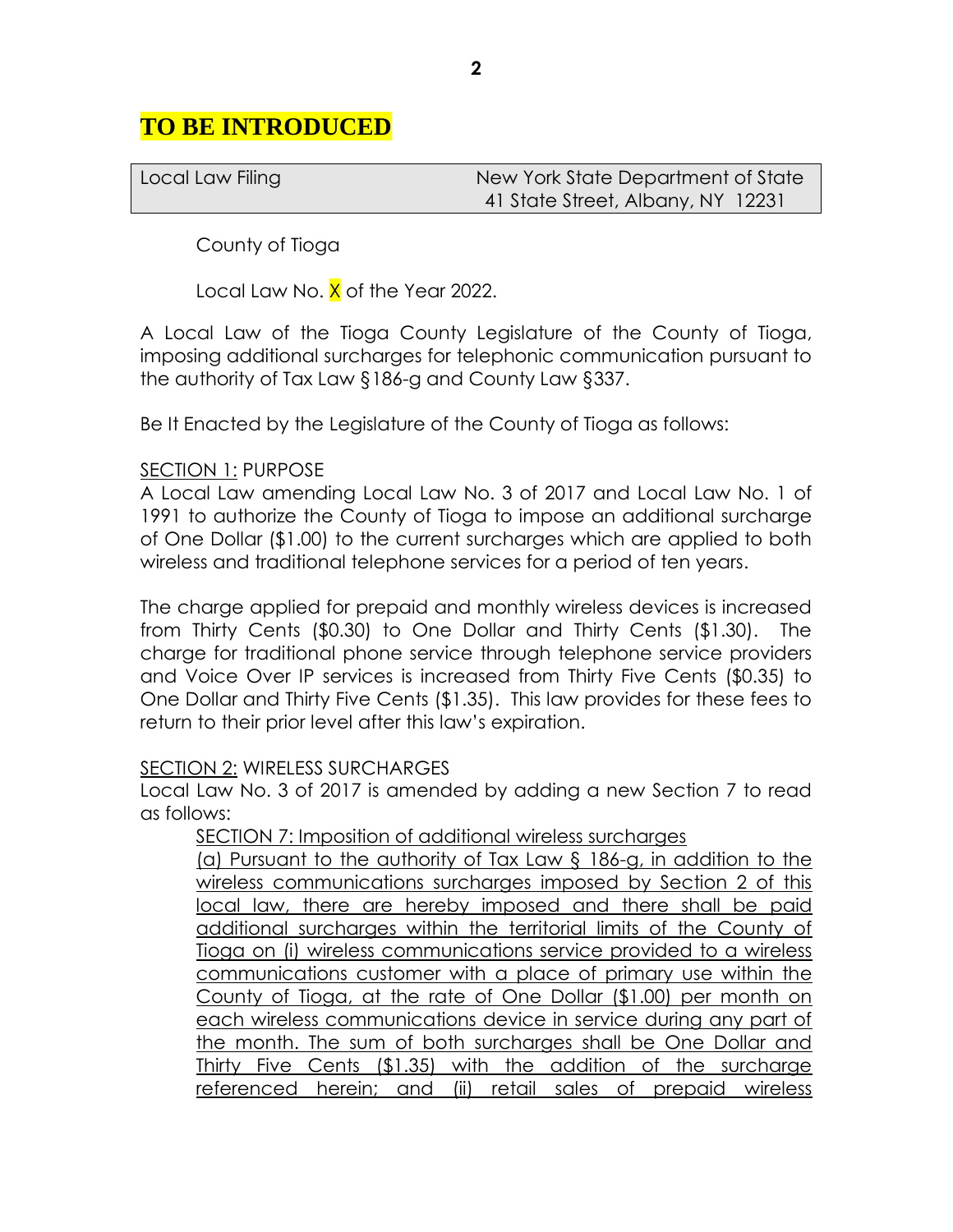communication service sold within the County of Tioga, at the rate of one dollar (\$1.00) per retail sale, whether or not any tangible personal property is sold therewith. The sum of both surcharges shall be One Dollar and Thirty Five Cents (\$1.35) with the addition of the surcharged referenced herein.

(b) Such additional surcharges shall be identical to the surcharges imposed by such Section 2 and shall be administered and collected in the same manner as such surcharges. All of the provisions of this local law relating or applicable to the administration and collection of the surcharges imposed by such Section 2 shall apply to the additional surcharges imposed by this section with the same force and effect as if those provisions had been incorporated in full into this section and had expressly referred to the additional surcharges imposed by this section.

(c) Tioga County will provide a minimum of forty-five (45) days written notice to the wireless communication service suppliers to allow ample time to add such surcharge to the billings of its customers.

(d) The wireless communication surcharge imposed must be reflected and made payable on bills rendered to the wireless communications customer for wireless communications service.

(e) Wireless communications service suppliers shall begin to add such surcharge to the billing of its customers and prepaid communications sellers shall begin to collect such surcharge from its customers commencing April 1, 2022.

(f) Each wireless communications service supplier and prepaid wireless communications seller is entitled to retain, as an administrative fee, an amount equal to three percent (3%) of its collections of the surcharges imposed by this local law, provided that the supplier or seller files any required return and remits the surcharges due to the New York State Commissioner of Taxation and Finance on or before the due date for that return and that payment.

SECTION 3: LOCAL SURCHARGE FOR ENHANCED EMERGENCY TELEPHONE SYSTEM

Local Law No. 1 of 1991 is amended by adding a new Section 11 to read as follows: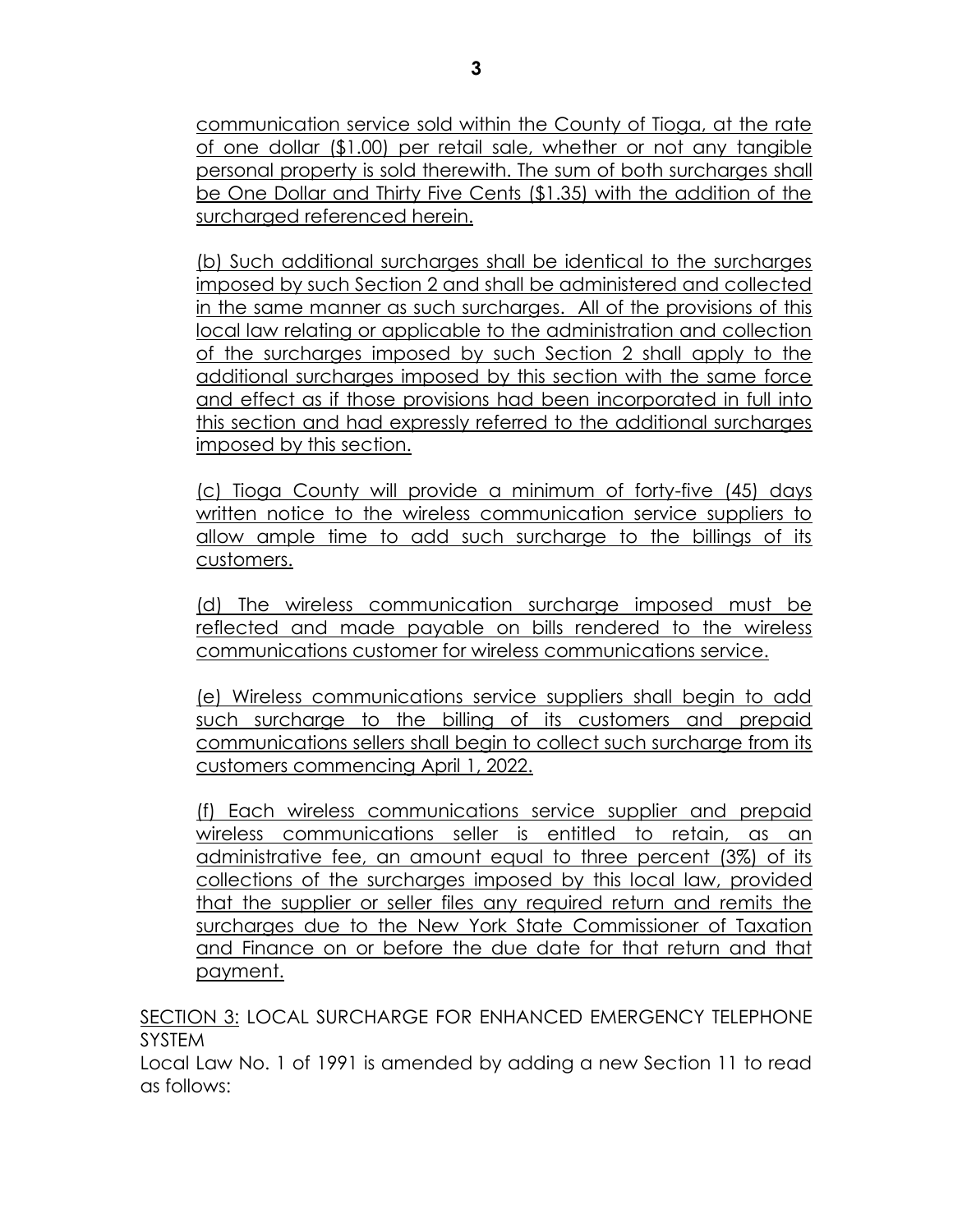SECTION 11: Imposition of additional surcharges for an Enhanced Emergency Phone System

(a) Pursuant to the authority of County Law § 337, in addition to the surcharges imposed by Section 2 of this local law, there are hereby imposed and there shall be paid an additional surcharge of One Dollar (\$1.00) per access line per month on the customers of every service supplier within Tioga County to pay for the costs associated with obtaining, operating and maintaining the telecommunication equipment and telephone services needed to provide an enhanced 911 emergency telephone system (E911) to serve Tioga. The sum of both surcharges shall be One Dollar and Thirty Cents (\$1.30) with the addition of the surcharges referenced herein.

(b) This additional surcharge shall be identical to the surcharge imposed by such Section 2 and shall be administered and collected in the same manner as such surcharges. All of the provisions of this local law relating or applicable to the administration and collection of the surcharges imposed by such Section 2 shall apply to the additional surcharges imposed by this section with the same force and effect as if those provisions had been incorporated in full into this section and had expressly referred to the additional surcharges imposed by this section.

(c) Tioga County will provide a minimum of forty-five (45) days written notice to the service suppliers to allow ample time to add such surcharge to the billings of its customers.

(d) The E911 surcharge imposed must be reflected and made payable on bills rendered to the customer.

(e) Service suppliers shall begin to add such surcharge to the billing of its customers and shall begin to collect such surcharge commencing April 1, 2022.

(f) The Definition of Service Supplier provided in Section 1 (a) is hereby amended to reference the definition provided by New York County Law § 301 and will read as follows (a) "Service supplier" means (i) a telephone corporation which provides local exchange access service within a 911 service area, or (ii) a provider of "voice over internet protocol service" or "VOIP service" that provides such service within a 911 service area.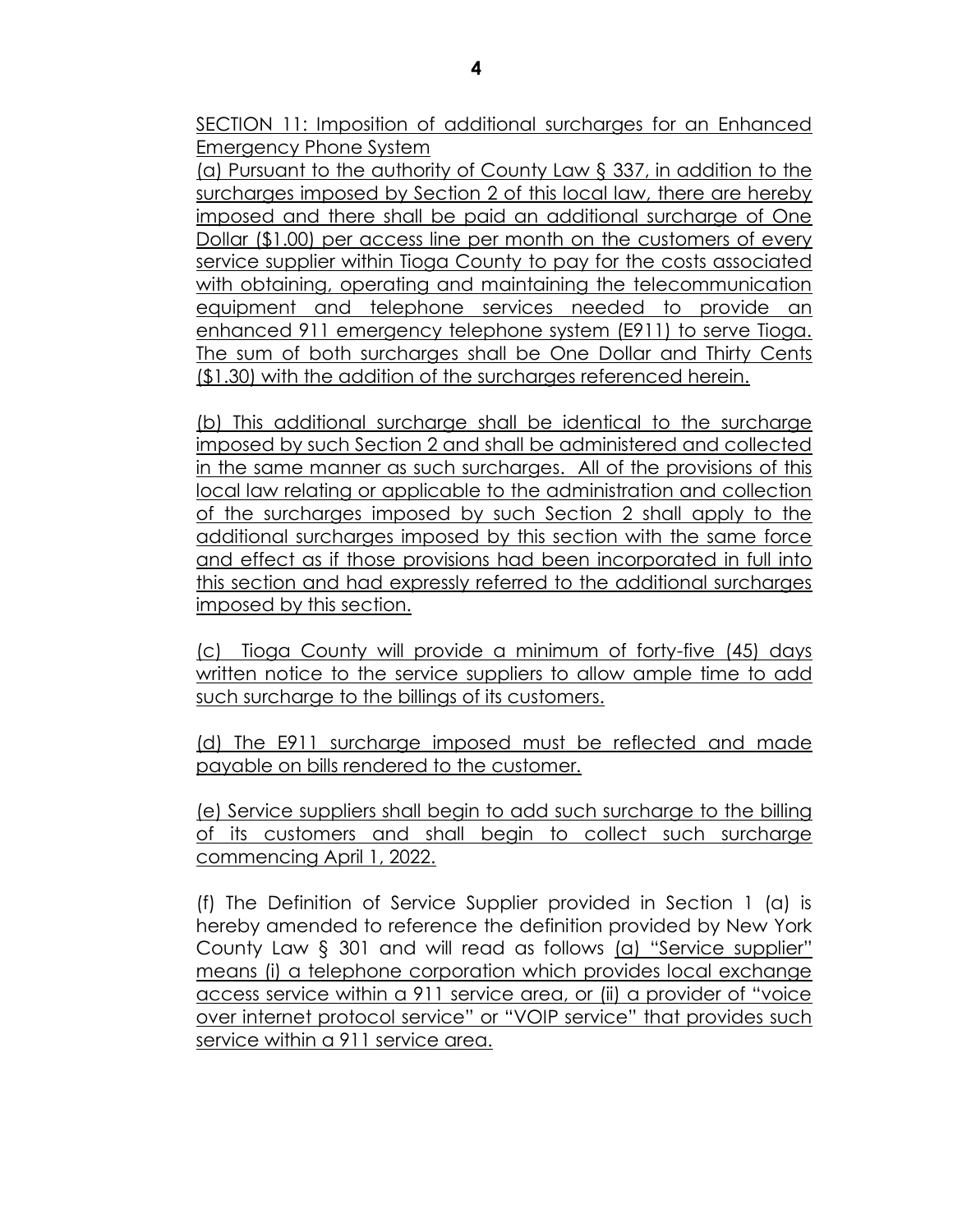SECTION 4: EFFECTIVE DATE

This Local Law shall take effect April 1, 2022 and shall expire and be deemed repealed April 1, 2032.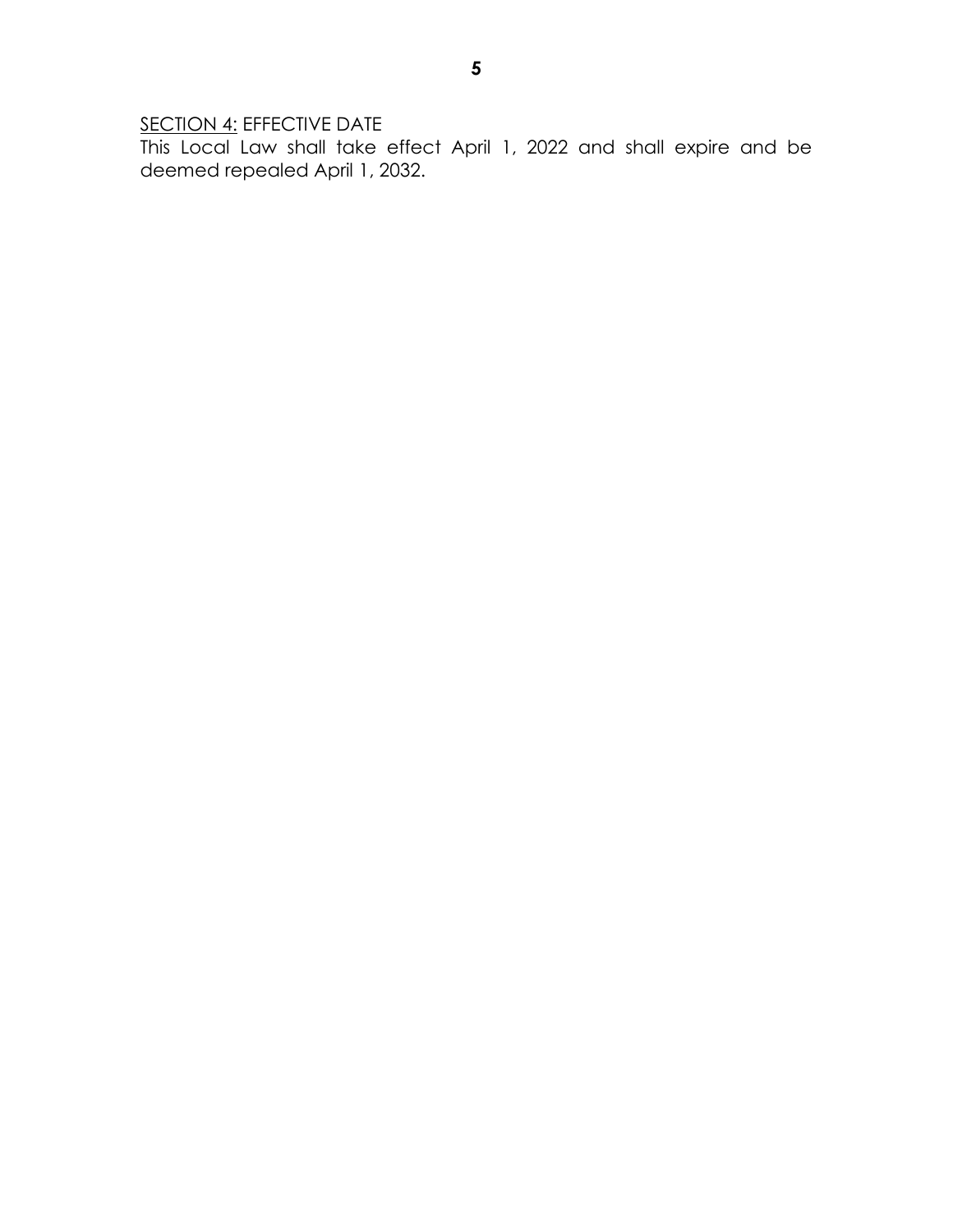REFERRED TO: LEGISLATIVE WORKSESSION

RESOLUTION NO. - 22 SCHEDULE PUBLIC HEARING LOCAL LAW INTRODUCTORY NO. A OF 2022

RESOLVED: That a Public Hearing shall be held on Tuesday, January 11, 2022 at 12:00 p.m. in the Edward D. Hubbard Auditorium of the Ronald E. Dougherty County Office Building, 56 Main Street, Owego, NY 13827 on Local Law Introductory No. A of 2022 A Local Law of the Tioga County Legislature of the County of Tioga, imposing additional surcharges for telephonic communication pursuant to the authority of Tax Law §186-g and County Law §337. All persons desiring to present written or oral comment may do so at said time.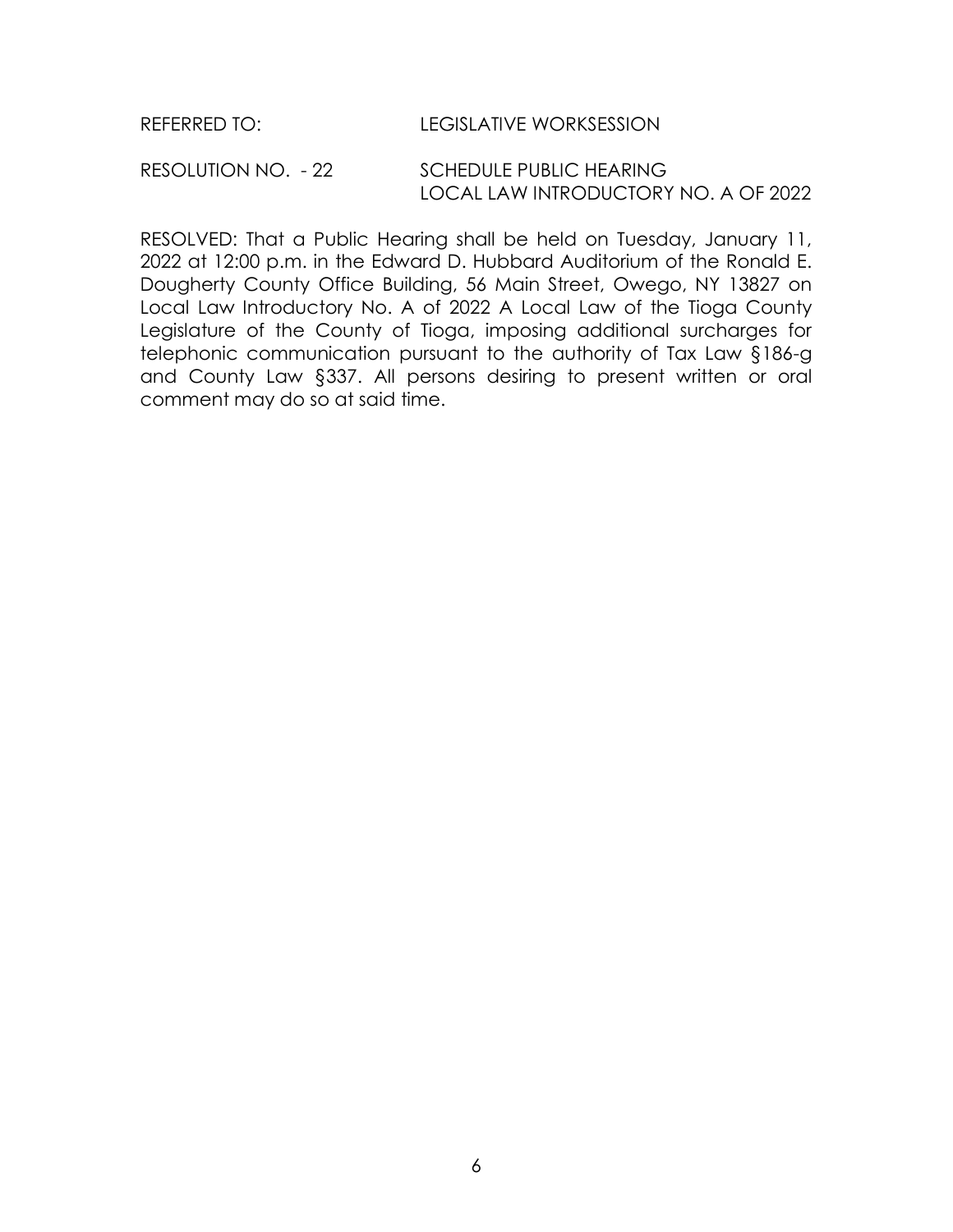# **TO BE INTRODUCED**

Local Law Filing New York State Department of State 41 State Street, Albany, NY 12231

County of Tioga County

Local Law No. X of the Year 2022

A Local Law Reapportioning the Tioga County Legislature.

Be It Enacted by the Legislature of the County of Tioga as follows:

SECTION 1: Effective: **January 20, 2022** the Tioga County Legislature shall consist of nine members elected from seven Legislative Districts as follows:

**DISTRICT 1:** That portion of the Town of Owego on the north side of the Susquehanna River bounded and described as follows:

Beginning at the northeast corner of the Town of Owego; thence in a southerly direction along the boundary line between the Town of Owego and the County of Broome to a point in the center line of the Susquehanna River; thence in a westerly direction along the center line of the Susquehanna River to a point, said point being the intersection of the center line of the Susquehanna River and the easterly boundary of the Village of Owego; thence in a northerly direction along the easterly boundary of the Village of Owego to a point, said point being the intersection of the easterly boundary line of the Village of Owego and the center line of East Front Street; thence in an easterly direction along the center line of East Front Street to a point, said point being the intersection of the center line of East Front Street and the center line of Davis Hill Road; thence in a northerly direction along the center line of Davis Hill Road and Lisle Road to a point, said point being the intersection of the center line of Lisle Road and the center line of Welch Road; thence in a northerly direction along the center line of Welch Road to a point, said point being the intersection of the center line of Welch Road and the center line of Patton Road; thence in an easterly direction along the center line of Patton Road to a point, said point being the intersection of the center line of Patton Road and Lisle Road; thence in a northerly direction along the center line of Lisle Road to a point, said point being the intersection where the northern boundary line of the parcel with tax map 107.00-2-6 meets the center line of Lisle Road; thence in a westerly direction along the northerly boundaries of the parcel with tax map numbers 107.00-2-6 and 107.00-2-5 to a point, said point being the intersection of the northwestern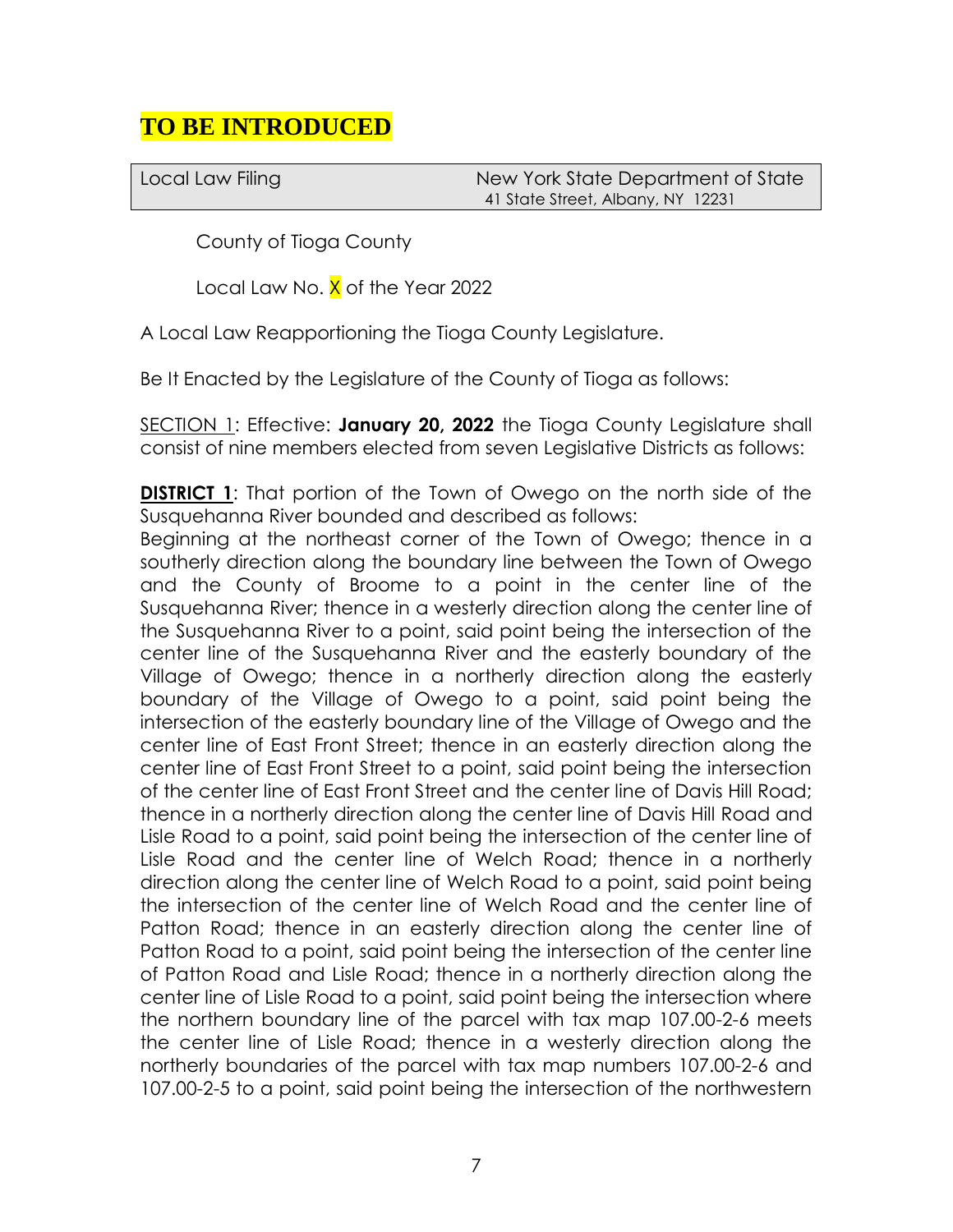corner of the parcel with tax map number 107.00-2-5 and the eastern property line of the parcel with tax map number 107.00-2-4.11; thence in a northerly direction along the eastern edge of the parcels with tax map number 107.00-2-4.11 and 96.00-2-27.312 to a point, said point being the intersection of the eastern edge of the parcel with tax map number 96.00-2-27.312 and the center line of a power transmission line right of way; thence in a westerly direction along the center line of the power transmission line to a point, said point being the intersection of the center line of the power transmission line right of way and the center line of East Beecher Hill Road; thence in a northerly and northeasterly direction along the center line of East Beecher Hill Road to a point, said point being the intersection of the center line of East Beecher Hill Road and the center line of Gaskill Road; thence in a northwesterly direction along the center line of Gaskill Road to a point, said point being the intersection of the center line of Gaskill Road and the center line of NYS Route 38; thence in a westerly direction along the center line of NYS Route 38 to a point, said point being the intersection of the center line of NYS Route 38 and the center line of Sunnyfield Drive; thence in a northerly direction along the center line of Sunnyfield Drive to a point, said point being the intersection of the center line of Sunnyfield Drive and the Owego & Harford railway tracks; thence in an easterly direction along the center line of the Owego & Harford railway tracks to a point, said point being the intersection of the center line of the Owego & Harford railway tracks and the northerly boundary of the Town of Owego; thence in an easterly direction along the northerly boundary of the Town of Owego to the northeast corner of the Town of Owego, the point or place of beginning. POPULATION: 5,100

REPRESENTATIVES: ONE

**DISTRICT 2:** That portion of the Town of Owego on the north side of the Susquehanna River, and the Village of Owego bounded and described as follows:

Beginning at the southwest corner of the Village of Owego; thence in a northerly direction along the westerly boundary of the Village of Owego and the center line of the Owego Creek to a point, said point being the northwest corner of the Town of Owego; thence in an easterly direction along the northerly boundary of the Town of Owego to a point, said point being the intersection of the northerly boundary of the Town of Owego and the center line of the Owego & Harford Railway tracks; thence in a southwesterly direction along the center line of the Owego & Harford Railway tracks to a point, said point being the intersection of the center line of the Owego & Harford Railway tracks and the center line of Sunnyfield Drive, thence in a southward direction to a point, said point being the intersection of the center line of NYS Route 38 and the center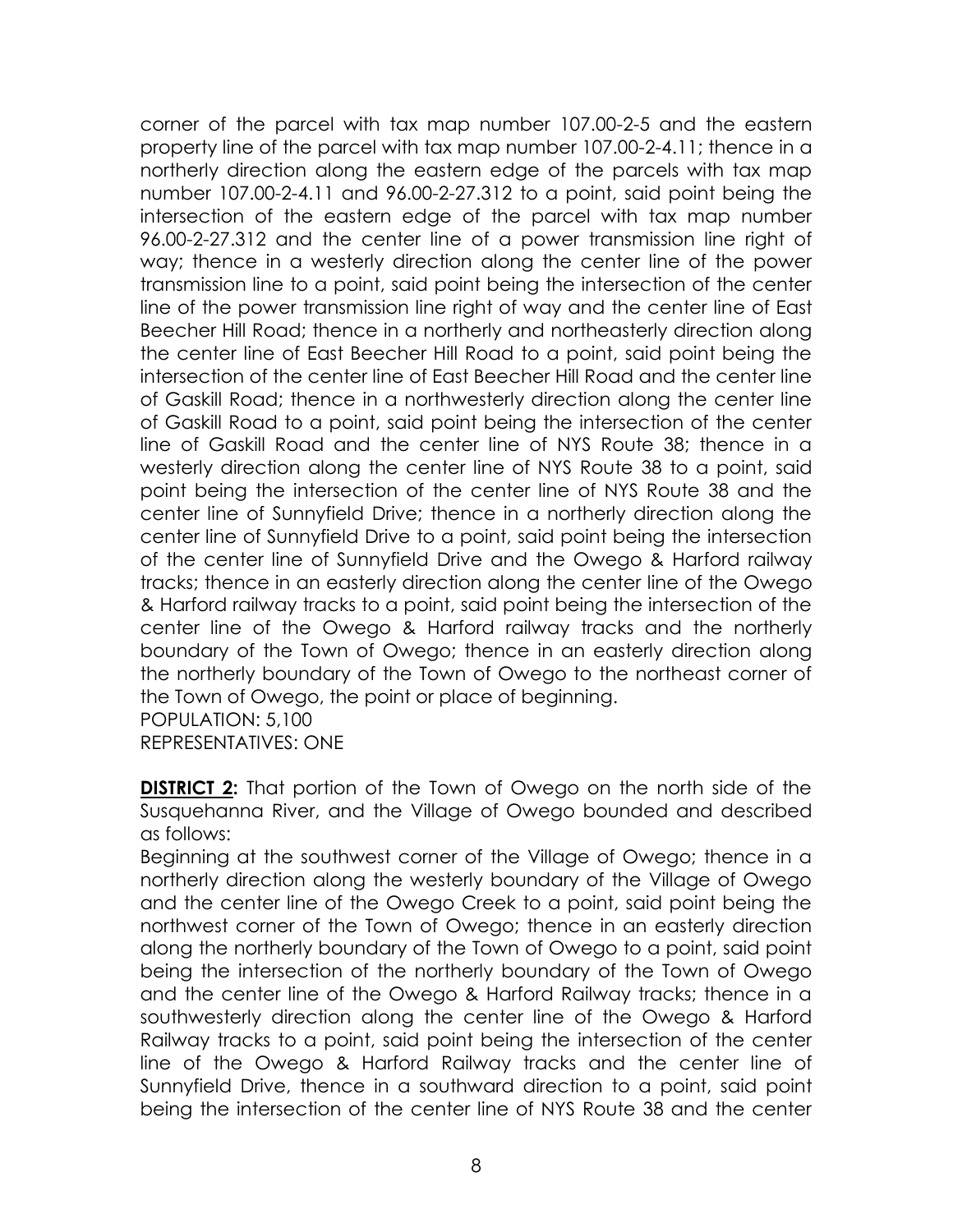line of Sunnyfield Drive; thence in an easterly direction along the center line of NYS Route 38 to a point, said point being the intersection of the center line of NYS Route 38 and the center line of Gaskill Road; thence in a south easterly direction along the center line of Gaskill Road to a point, said point being the intersection of the center line of Gaskill Road and the center line of East Beecher Hill Road; thence in a southwesterly direction along the center line of East Beecher Hill Road to a point, said point being the intersection of the center line of East Beecher Hill Road and the center line of the power transmission line right of way; thence in an easterly direction along the center of the power transmission line right of way to a point, said point being the intersection of the power transmission line right of way and the eastern edge of the parcel with tax map number 96.00-2-27.312; thence in a southerly direction along the eastern edge of the parcels with tax map number 96.00-2-27.312 and 107.00-2-4.11 to a point, said point being the intersection of the northwestern corner of the parcel with tax map number 107.00-2-5 and the eastern property line of the parcel with tax map number 107.00-2-4.11; thence in an easterly direction along the northerly boundaries of the parcel with tax map numbers 107.00-2-6 and 107.00-2-5 to a point, said point being the intersection where the northern boundary line of the parcel with tax map 107.00-2-6 meets the center line of Lisle Road; thence in a southerly direction along the center line of Lisle Road and Davis Hill Road, to a point, said point being the intersection of the center line of Davis Hill Road and the center line of East Front Street (said boundary also being the westerly boundary of Legislative District No. 1); thence in a westerly direction along the center line of East Front Street to a point, said point being the intersection of the center line of East Front Street and the easterly boundary of the Village of Owego; thence in a southerly direction along the easterly boundary of the Village of Owego to a point, said point being the intersection of the center line of the Susquehanna River and the eastern boundary of the Village of Owego; thence in an easterly direction along the center line of the Susquehanna River to a point, said point being the intersection of the center line of the Susquehanna River and the center line of the NYS Route 434 Connector; thence in a southward direction to a point, said point being the intersection of the center line of the NYS Route 434 Connector and NYS Route 434; thence in an easterly direction along the center line of NYS Route 434 to a point, said point being the intersection of the center line of NYS Route 434 and the center line of Degroat Road; thence in a southeasterly direction along the center line of Degroat Road to a point, said point being the intersection of the center line of Degroat Road and NYS Route 434; thence in an easterly direction along the center line of NYS Route 434 to a point, said point being the intersection of the center line of NYS Route 434 and the center line of Holmes Road; thence southward along the center line of Holmes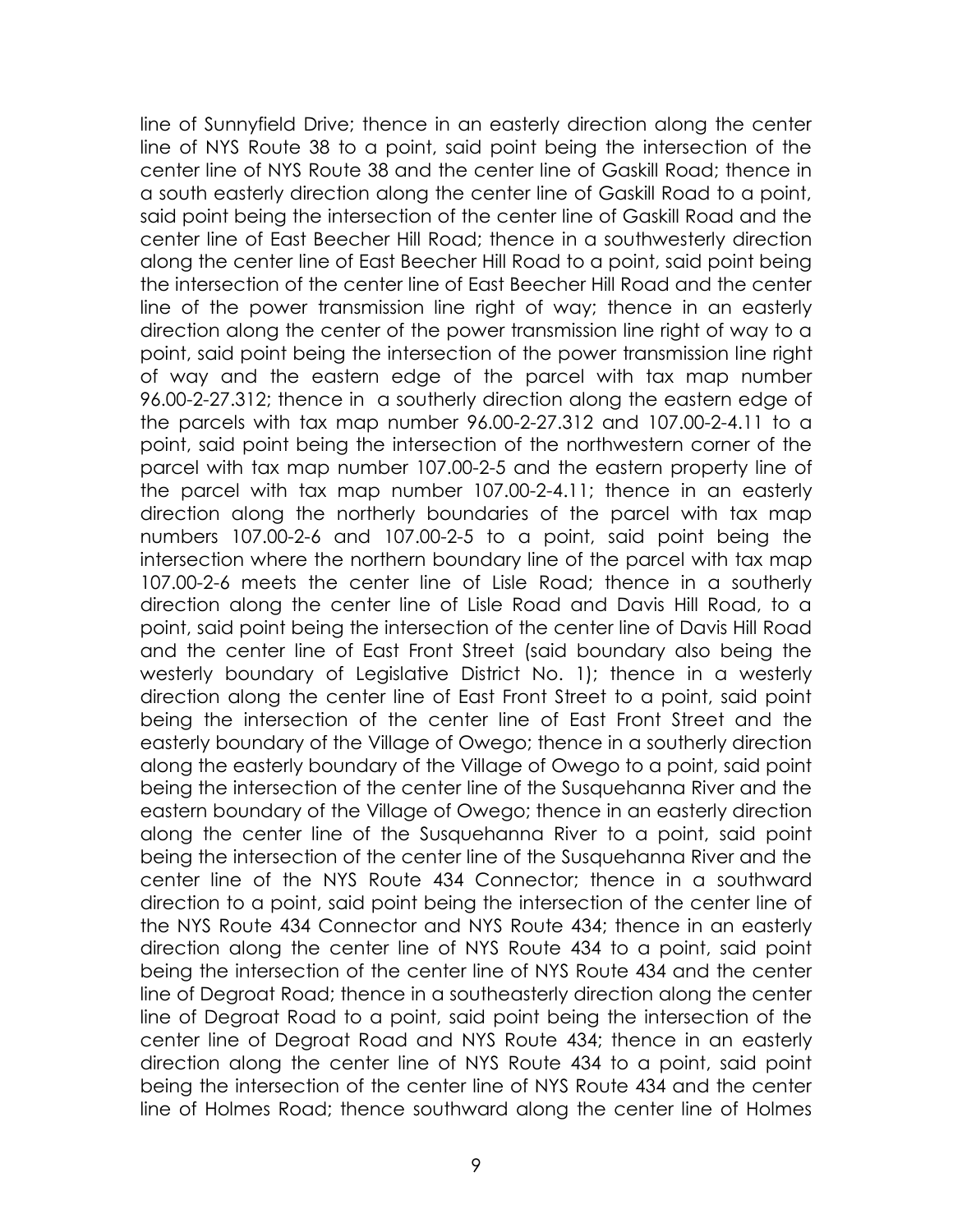Road to a point, said point being the intersection of the center line of Holmes Road and the Montrose Turnpike; thence in a northerly direction along the center line of Montrose Turnpike to a point, said point being the intersection of the center line of Montrose Turnpike and the southern boundary line of the Village of Owego; thence in a southwesterly direction along the southerly boundary of the Village of Owego to the point or place of beginning.

POPULATION: 5,358 REPRESENTATIVES: ONE

**DISTRICT 3:** That portion of the Town of Owego on the south side of the Susquehanna River bounded and described as follows:

Beginning at a point on the easterly boundary of the Town of Owego, said point being the intersection of the easterly boundary of the Town of Owego and the center line of the Susquehanna River; thence in a southerly direction along the easterly boundary of the Town of Owego and the westerly boundary of Broome County to a point, said point being the southeast corner of the Town of Owego; thence in a westerly direction along the southerly boundary of the Town of Owego and the Pennsylvania Border to a point, said point being the intersection of the southerly boundary of the Town of Owego and the center line of Fox Road; thence in a northerly direction along the center line of Fox Road to a point, said point being the intersection of the center line of Fox Road and the center line of Pennsylvania Avenue; thence in a northerly direction along the center line of Pennsylvania Avenue to a point, said point being the intersection of the center line of Pennsylvania Avenue and the center line of the Deerlick Creek; thence in a westerly direction along the center line of the Deerlick Creek to a point, said point being the intersection of the center line of Deerlick Creek and the outlet of a drainage swale with the coordinates 42.0523304 latitude and -76.1726567 longitude; thence in a northerly direction along said drainage swale to a point, said point being the intersection of 42.0543981 latitude and -76.1728660 longitude; thence in a northerly direction to a point, said point being 42.0546900 latitude and -76.1727897 longitude at the intersection of center line of Beach Road; thence in an easterly direction along the center line of Beach Road to a point, said point being the intersection of the center line of Beach Road and the center line of Clover Road; thence in a north and easterly direction along the center line of Clover Road to a point, said point being the intersection of the center line of Clover Road and Pennsylvania Avenue; thence in a northerly direction along the center line of Pennsylvania Avenue to a point, said point being the intersection of the center line of Pennsylvania Avenue and the center line of New Street; thence in a northerly direction along the center line of New Street to a point, said point being the intersection of the center line of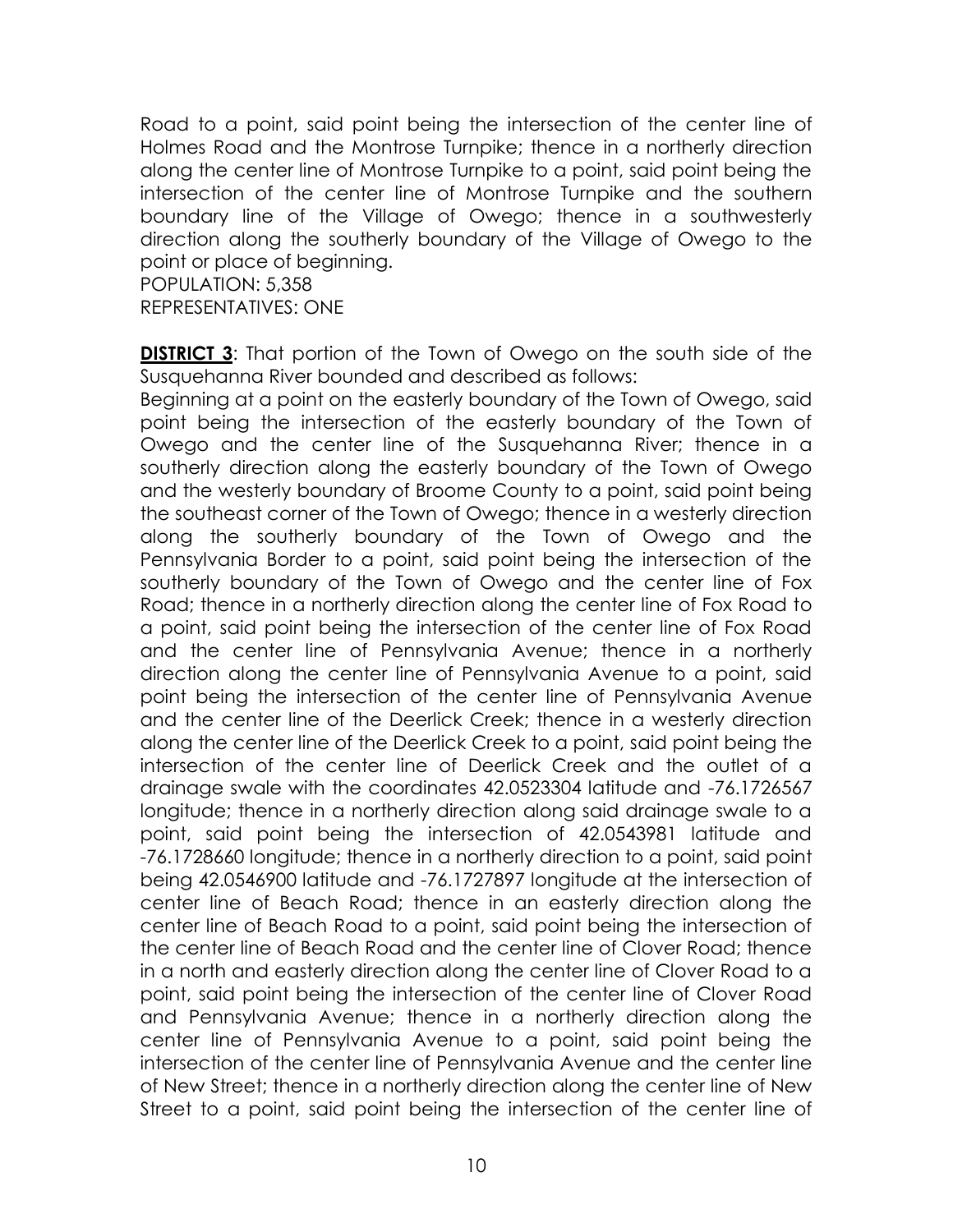New Street and the center line of West Main Street; thence in a westerly and northerly direction along the center line of West Main Street to a point, said point being the intersection of the center line of West Main Street and the center line of Watkins Avenue; thence in a westerly direction along said center line of Watkins Avenue to a point, said point being the intersection of the center line of Watkins Avenue and the center line of Holmes Avenue; thence northerly along said center line of Holmes Avenue to a point, said point being the intersection of the center line of Holmes Avenue and the center line of Hilton Road; thence easterly along the center line of Hilton Road to a point, said point being the intersection of the center line of Hilton Road and the center line of NYS Route 434; thence in a northerly direction to a point, said point being the intersection of the center line of NYS Route 434 and the center line of Marshland Road Extension; thence in a northerly direction along the center line of Marshland Road Extension to a point, said point being the intersection of the center line of Marshland Road Extension and the center line of the westbound lane of NYS Route 17 (Southern Tier Expressway); thence in a southeasterly direction along the center line of the westbound lane of NYS Route 17 (Southern Tier Expressway) to a point, said point being the intersection of the center line of the westbound lane of NYS Route 17 (Southern Tier Expressway) and the center line of the Apalachin Creek; thence in an easterly direction along the center line of the Apalachin Creek to a point, said point being the intersection of the center line of the Apalachin Creek as extended and the center line of the Susquehanna River; thence in an easterly direction along the center line of the Susquehanna River to the point or place of beginning.

POPULATION: 5,060

REPRESENTATIVES: ONE

**DISTRICT 4:** That portion of the Town of Owego on the south side of the Susquehanna River, that portion of the Town of Barton along its eastern border and the Towns of Barton and Tioga, bounded and described as follows:

(A) That portion of the Town of Owego on the south side of the Susquehanna River bounded and described as follows:

Beginning at a point, said point being the intersection of the southerly boundary of the Town of Owego (on the Pennsylvania Border) and the center line of Fox Road; thence in a northerly direction along the center line of Fox Road to a point, said point being the intersection of the center line of Fox Road and the center line of Pennsylvania Avenue; thence in a northerly direction along the center line of Pennsylvania Avenue to a point, said point being the intersection of the center line of Pennsylvania Avenue and the center line of Deerlick Creek; thence in a westerly direction along the center line of Deerlick Creek to a point, said point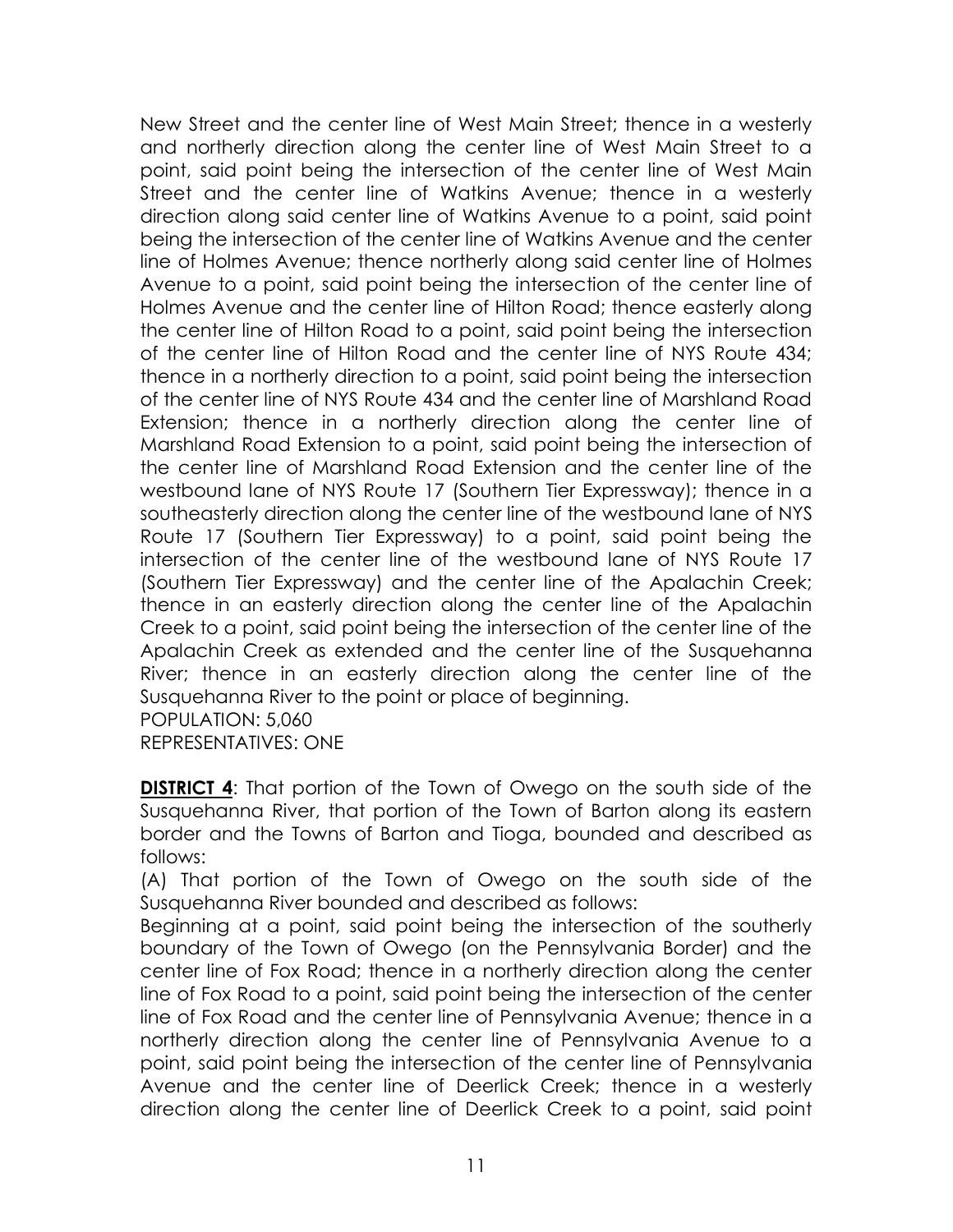being the intersection of the center line of Deerlick Creek and the outlet of a drainage swale with the coordinates 42.0523304 degrees latitude and -76.1726567 degrees longitude; thence in a northerly direction along said drainage swale to a point, said point being the intersection of 42.0543981 degrees latitude and -76.1728660 degrees longitude; thence in a northerly direction to a point, said point being 42.0546900 degrees latitude and -76.1727897 degrees longitude at the intersection of center line of Beach Road; thence in an easterly direction along the center line of Beach Road to a point, said point being the intersection of the center line of Beach Road and the center line of Clover Road; thence in a north and easterly direction along the center line of Clover Road to a point, said point being the intersection of the center line of Clover Road and Pennsylvania Avenue; thence in a northerly direction along the center line of Pennsylvania Avenue to a point, said point being the intersection of the center line of Pennsylvania Avenue and the center line of New Street; thence in a northerly direction along the center line of New Street to a point, said point being the intersection of the center line of New Street and the center line of West Main Street; thence in a westerly and northerly direction along the center line of West Main Street to a point, said point being the intersection of the center line of West Main Street and the center line of Watkins Avenue; thence in a westerly direction along the center line of Watkins Avenue to a point, said point being the intersection of the center line of Watkins Avenue and the center line of Holmes Avenue; thence northerly along the center line of Holmes Avenue to a point, said point being the intersection of the center line of Holmes Avenue and the center line of Hilton Road; thence easterly along said center line of Hilton Road to a point, said point being the intersection of the center line of Hilton Road and the center line of NYS Route 434; thence in a northerly direction to a point, said point being the intersection of the center line of NYS Route 434 and the center line of Marshland Road Extension; thence in a northerly direction along the center line of Marshland Road Extension to a point, said point being the intersection of the center line of Marshland Road Extension and the center of the westbound lane of NYS Route 17 (Southern Tier Expressway); thence in a southeasterly direction along the center line of the westbound lane of NYS Route 17 (Southern Tier Expressway) to a point, said point being the intersection of the center line of the westbound lane of NYS Route 17 (Southern Tier Expressway) and the center line of the Apalachin Creek; thence in an easterly direction along the center line of the Apalachin Creek as extended to a point, said point being the intersection of the center line of the Apalachin Creek as extended and the center line of the Susquehanna River; thence in a northerly and westerly direction along the center line of the Susquehanna River to a point, said point being the intersection of the center line of the Susquehanna River and the center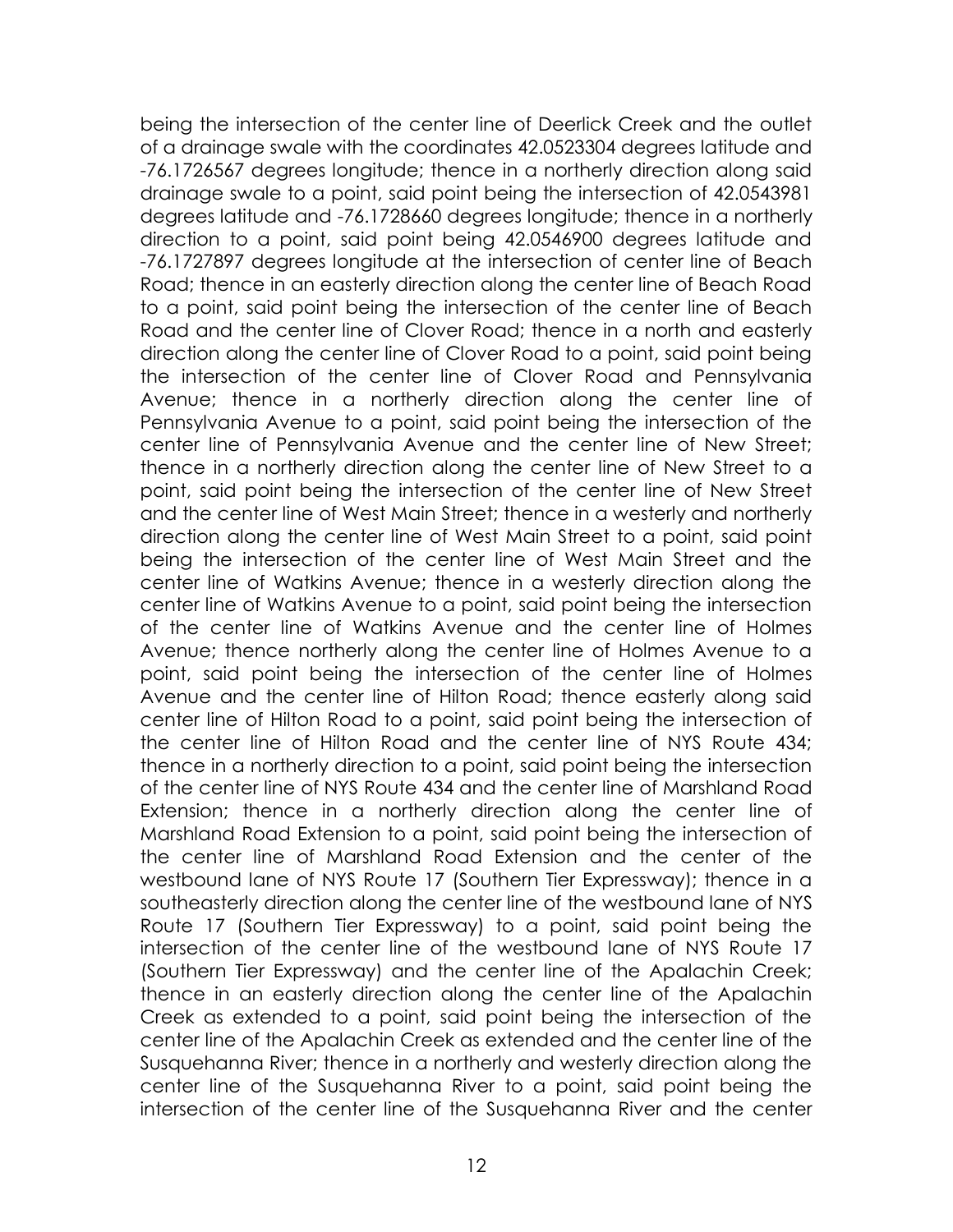line of NYS Route 434 Connector; thence in a southward direction to a point, said point being the intersection of the center line of the NYS Route 434 Connector and NYS Route 434; thence in an easterly direction along the center line of NYS Route 434 to a point, said point being the intersection of the center line of NYS Route 434 and the center line of Degroat Road; thence in a southeasterly direction along the center line of Degroat Road to a point, said point being the intersection of the center line of Degroat Road and NYS Route 434; thence in an easterly direction along the center line of NYS Route 434 to a point, said point being the intersection of the center line of NYS Route 434 and the center line of Holmes Road; thence southward along the center line of Holmes Road to a point, said point being the intersection of the center line of Holmes Road and Montrose Turnpike; thence in a northerly direction along the center line of Montrose Turnpike to a point, said point being the intersection of the center line of Montrose Turnpike and the southern boundary line of the Village of Owego; thence in a southwesterly direction along the southerly boundary of the Village of Owego to a point, said point being the southwest corner of the Village of Owego; thence in a northerly direction along the westerly boundary of the Village of Owego to a point, said point being the intersection of the westerly boundary of the Village of Owego and the center line of the Susquehanna River; thence in a westerly direction along the center line of the Susquehanna River to a point, said point being the intersection of the center line of the Susquehanna River and the westerly boundary of the Town of Owego; thence in a southerly direction along the westerly boundary of the Town of Owego to a point on the Pennsylvania Border, said point being the southwest corner of the Town of Owego; thence in an easterly direction and along the southerly boundary of the Town of Owego and the Pennsylvania Border to a point, said point being the intersection of the southerly boundary of the Town of Owego (and the Pennsylvania Border) and the center line of Fox Road, the point or place of beginning.

(B) All of the Town of Nichols.

(C)All of the Town of Tioga.

(D) That portion of the Town of Barton bounded and described as follows: Beginning at a point, said point being the south eastern corner of the Town of Barton and the center line of the Susquehanna River; thence in a westerly and southward direction along the center line of the Susquehanna River to a point, said point being the intersection of the center line of the Susquehanna River and the Southern Tier Expressway; thence in a westerly direction along the center line of the Southern Tier Expressway to a point, said point being the intersection of the center line of the westbound lane of NYS Route 17 (Southern Tier Expressway) and the center line of Ellis Creek; thence in a northerly direction along the center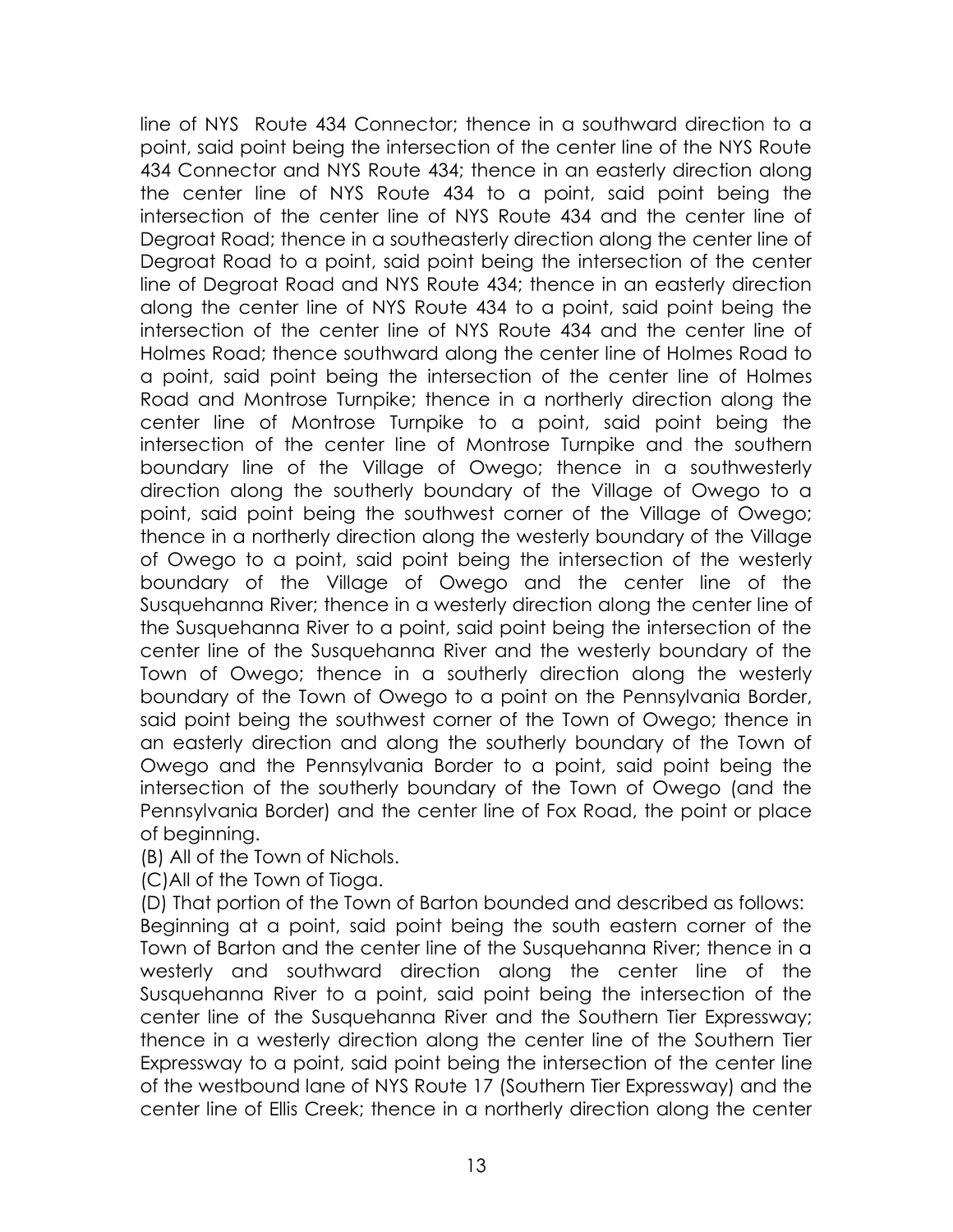line of Ellis Creek to a point, said point being the intersection of the center line of Ellis Creek and the center line of NYS Route 17c; thence in an easterly direction along the center line of NYS Route 17c to a point, said point being the intersection of the center line of NYS Route 17c and the center line of Ellis Creek Road; thence in a northerly direction along the center line of Ellis Creek Road to a point, said point being the intersection of the center line of Ellis Creek Road and the center line of Ellis Creek; thence in a northerly direction along the center line of Ellis Creek to a point, said point being the intersection of the center line of Ellis Creek at 42.0463350 degrees latitude and -76.4832091 degrees longitude; thence in a westerly direction along a tree line to the a point, said point being the center line or Ellis Creek Road at 42.0464611 degrees latitude and -76.3352553 degrees longitude; thence in a northerly direction along the center line of Ellis Creek Road to a point, said point being the intersection of the center line of Ellis Creek Road and Ellis Creek within the parcel with tax map number 134.00-1-32; thence northerly along the center line of Ellis Creek to a point, said point being the intersection of the center line of Ellis Creek and the center line of Ellis Creek Road along the boundary of the parcel with tax map number 134.00-1-8; thence in a northerly direction along the center line of Ellis Creek Road to a point, said point being the center line of Ellis Creek Road and the center line of Ellis Creek within the parcel with tax map number 123.00-4-8.2; thence in a northerly direction along the center line of Ellis Creek to a point, said point being the intersection of the center line of Ellis Creek and the center line of Ellis Creek Road by the northeastern corner of the parcel with tax map number 123.00-4-6.12; thence in a northerly and northeasterly direction along the center line of Ellis Creek Road to a point, said point being the boundary line between the Town of Barton and Town of Tioga; thence in a southerly direction along the border between the Town of Barton and Town of Tioga to the point or place of beginning.

POPULATION: 10,086

REPRESENTATIVES: TWO, no more than one of whom shall reside in the same Town.

**DISTRICT 5:** That portion of the Town of Barton and the Village of Waverly bounded and described as follows:

(A) The Village of Waverly.

(B) That portion of the Town of Barton, bounded and described as follows: Beginning at the southwest corner of the Town of Barton; thence in a northerly direction along the westerly boundary of the Town of Barton and the easterly boundary of the County of Chemung to a point, said point being the intersection of the westerly boundary of the Town of Barton and the center line of a power transmission line right of way located within the parcel with tax map number 155.00-1-51.1; thence in an eastward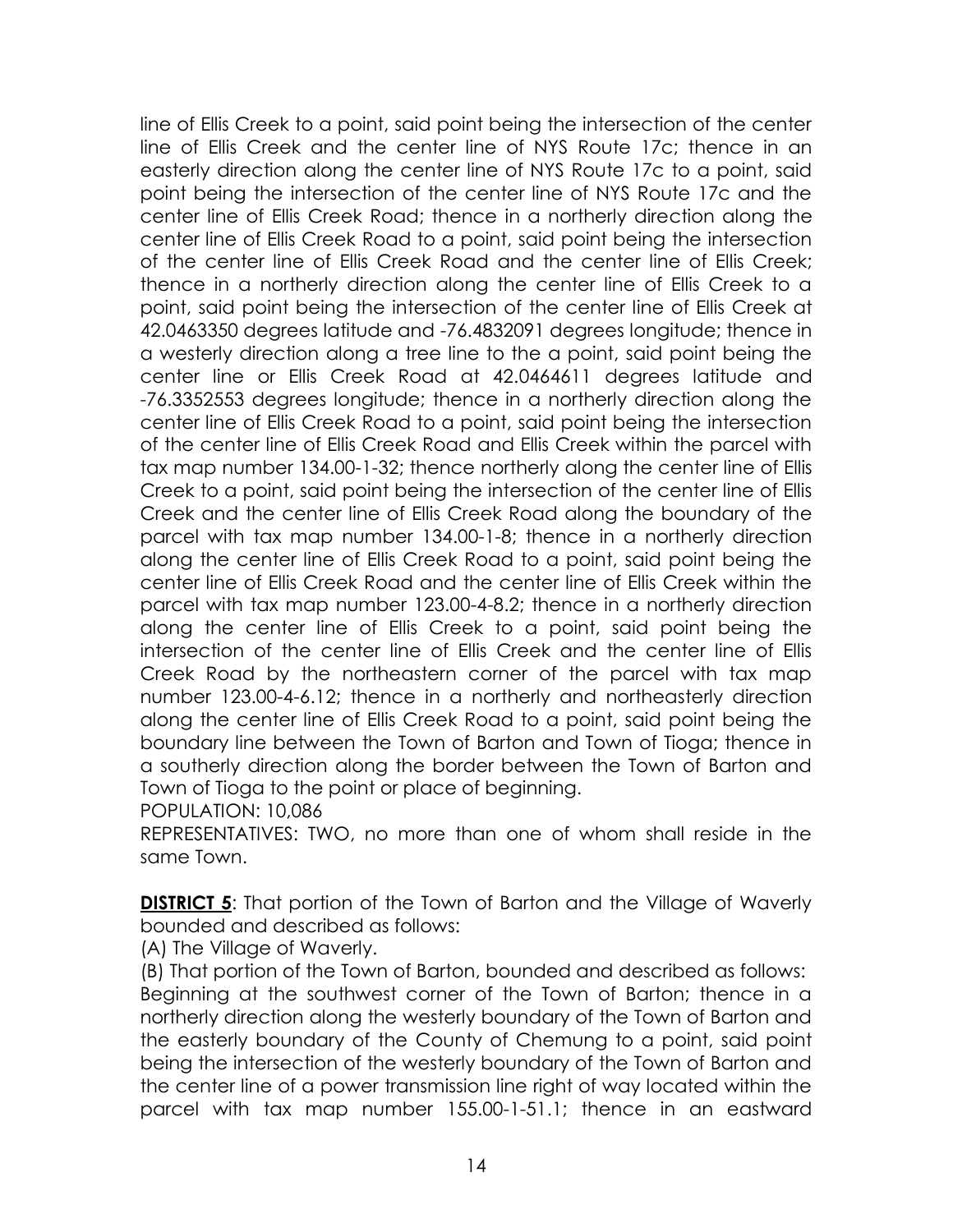direction to a point, said point being the intersection of the center line of the power transmission line right of way and the center line Cayuta Creek; thence in a southerly direction along the center line of Cayuta Creek to a point, said point being the intersection of the center line of Cayuta Creek and the center line of NYS Route 34; thence in a northerly direction along the center line of NYS Route 34 to a point, said point being the intersection of the center line of NYS Route 34 and a power transmission right of way passing though the parcel with tax map number 156.00-1-30.1; thence in a southerly direction along the center line of the power transmission line right of way to a point, said point being the intersection of the center line of the power transmission line right of way and the center line of Levis Road; thence in a southerly direction to a point, said point being the intersection of the center line of Levis Road and the Center line of NYS Route 17c; thence in a westerly direction along the center line of NYS Route 17c to a point, said point being the intersection of the center line of State NYS Route 17c and the center line of Ellistown Road; thence in a southerly direction along the center line of Ellistown Road to a point, said point being the intersection of the center line of Ellistown Road and the center line of the Norfolk Southern Rail line; thence in a westerly direction along the center line of the Norfolk Southern Rail line to a point, said point being the intersection of the center line of the Norfolk Southern Rail line and the center line of Shepard Road; thence in a southerly direction along the center line of Shepard Road to a point, said point being the intersection of the center line of Shepard Road and the center line of the NYS Route 17 (Southern Tier Expressway); thence in an easterly direction along the center line of NYS Route 17 (Southern Tier Expressway) to a point, said point being the intersection of the center line of NYS Route 17 (Southern Tier Expressway) and the westerly boundary of the Susquehanna River; thence in a southerly direction along the westerly boundary of the Susquehanna River to a point on the Pennsylvania Border; thence in a westerly direction along the southerly boundary of the Town of Barton and the Pennsylvania Border to the Southwest corner of the Town of Barton to the point or place of beginning.

POPULATION: 5,842 REPRESENTATIVES: ONE

**DISTRICT 6:** That portion of the Town of Barton, and the Town of Spencer, bounded and described as follows:

(A) The Town of Spencer.

(B) The Town of Barton, excluding that portion which forms a portion of Districts 4 and 5.

POPULATION: 5,760 REPRESENTATIVES: ONE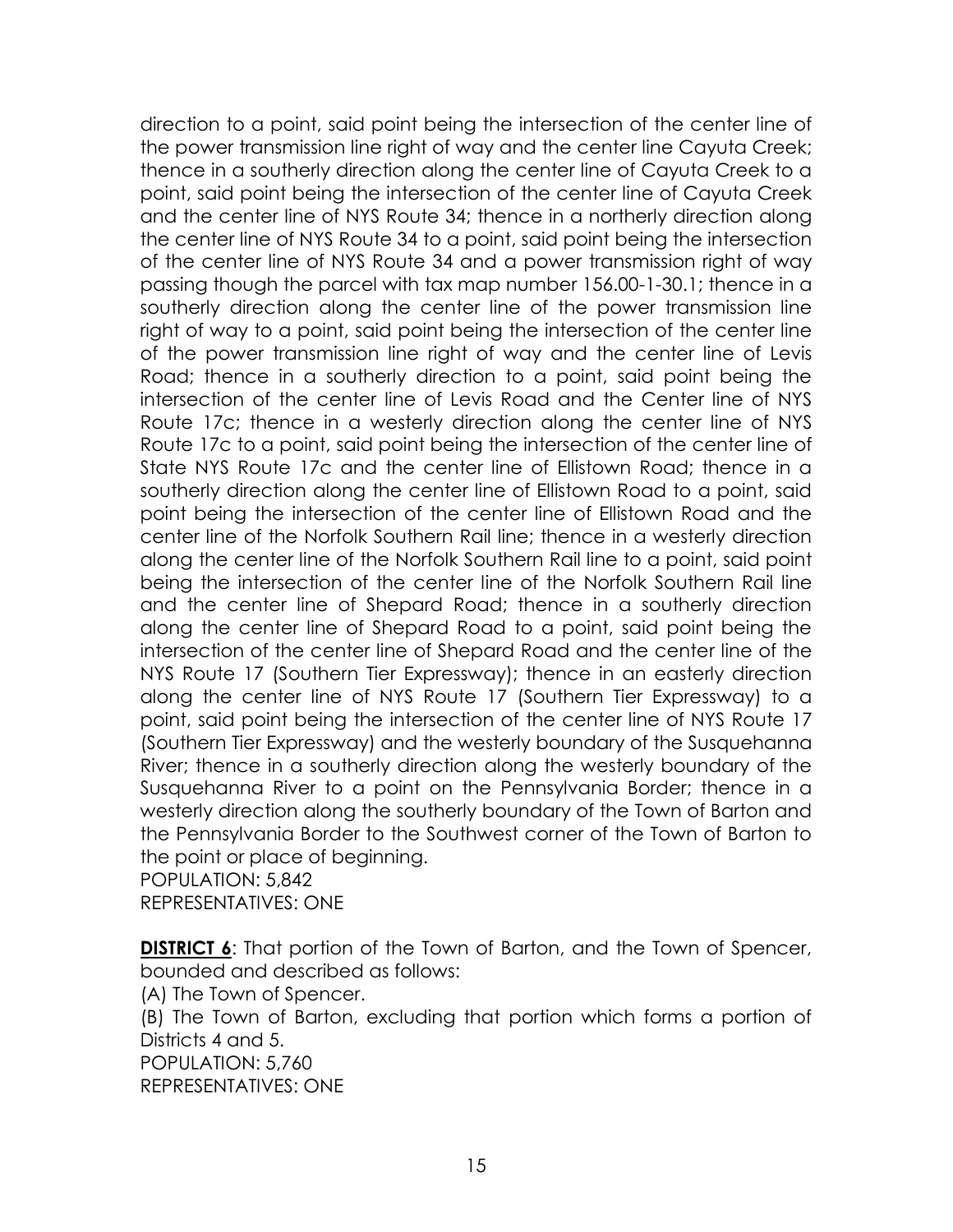**DISTRICT 7:** That portion of all of the following Towns, bounded and described as follows:

(A) Candor.

(B) Newark Valley.

(C) Berkshire.

(D) Richford.

POPULATION: 11,328

REPRESENTATIVES: TWO, no more than one of whom shall reside in the same Town.

SECTION 2: Such Legislators shall be elected for terms as set forth in Local Law 1 of the Year 2021.

SECTION 3: Town Supervisors, Village Mayors, Members of Town Boards, Members of Village Boards of Trustees shall be ineligible to serve simultaneously as County Legislators.

### SECTION 4:

(A) For purposes of the nomination and election of County Legislators, this Local Law shall take effect immediately.

(B) For all other purposes, it shall take effect January 20, 2022, unless within forty-five days after its adoption there shall be filed with the Clerk a petition protesting against this Local Law, signed and authenticated as herein required by qualified electors of Tioga County, registered to vote therein at the last preceding general Election, in number equal to at least five per centum of the total number of votes cast for Governor at the last Gubernatorial Election in Tioga County, whereupon Section 4(B) of this Local Law shall not be effective until approved by the affirmative vote of a majority of the qualified Electors of Tioga County voting on the proposition for its approval.